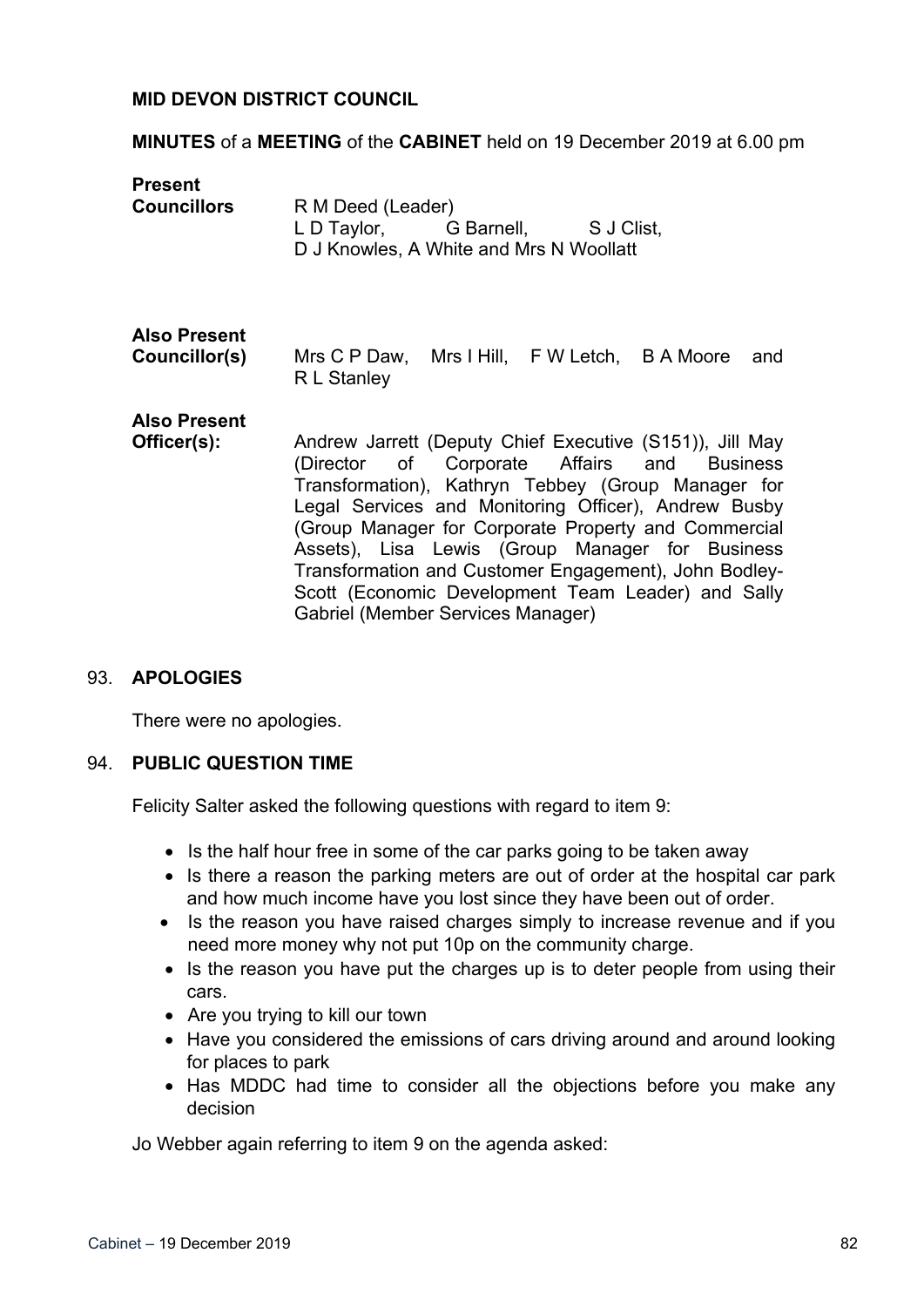- Do you realise what you are doing to our town we need customers and footfall to survive.
- When was the consultation and did it involve the local business owners.

Marilyn Clothier in relation to item 9 gave the views of her customers on the multi storey car park and that they would not be able to afford the increase. She asked:

- How much the revenue from the Premier Inn had influenced the decision
- Have the Council considered the fact that people will park in Tesco and residential streets
- Do Council workers get their parking for free

Honorary Alderman David Nation speaking with regard to item 7 asked:

- Do stakeholders include members of the public
- Will the Working Group meetings be open to the public
- Have you ascertained from existing authorities who have changed governance systems and how they work

Mrs Tucker again referring to item 7 asked:

 Can the Cabinet assure us that you will do everything possible to ensure that the scope of any review will not be blighted by irrelevant scare stories from the past?

## 95. **DECLARATIONS OF INTEREST UNDER THE CODE OF CONDUCT (00-20-59)**

Cllr Mrs N Woollatt declared a personal interest as a supporter of the Campaign for Local Democracy for item 7 (Governance Arrangements) on the agenda.

## 96. **MINUTES OF THE PREVIOUS MEETING (00-21-34)**

The minutes of the previous meeting were approved as a correct record and signed by the Chairman.

## 97. **HOMELESSNESS STRATEGY (00-22-00)**

Arising from a report of the Group Manager for Housing, the Homes Policy Development Group had recommended that the revised Homelessness Strategy be approved.

The Cabinet Member for Housing and Property Services outlined the contents of the report stating that the existing strategy originally covered the period from 2013 to 2018 and that a Cabinet Member decision had extended the policy until now. He highlighted the objectives within the strategy:

- Minimising rough sleeping
- Maximising prevention activities and outcomes
- Increasing accommodation options
- Improving health and wellbeing by supporting those with complex needs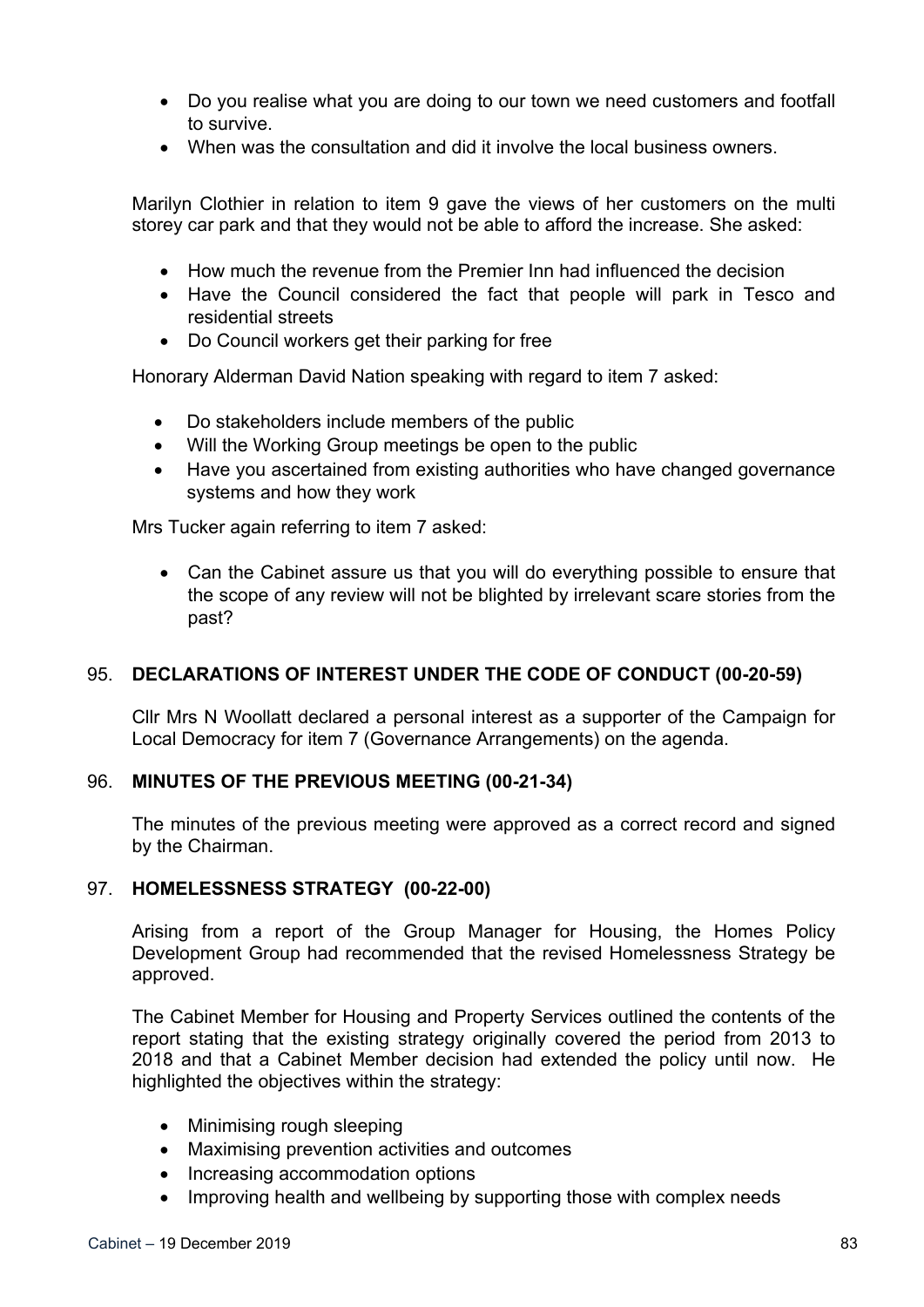Consideration was given to:

- The number of applicants presenting as homeless had increased by 25% rising from 455 in 2017/18 to 602 in 2018/19.
- The triggers of homelessness in Mid Devon
- The increase in numbers of approaches from those being evicted by social landlords
- The reports and data received by the Homes Policy Development Group
- The number of rough sleepers
- The use of S106 monies (for affordable housing) to offset the shortfall in accommodation.

**RESOLVED** that the recommendation of the Policy Development Group be approved.

(Proposed by the Chairman)

Note: \*Report previously circulated, copy attached to minutes.

# 98. **STRATEGIC GRANTS ALLOCATION PROCESS FOR 2020-2023 (00-29-57)**

The Cabinet had before it a \*report of the Head of Planning, Economy and Regeneration requesting Members to agree the approach to community grant funding when the current 3 year agreements come to an end in 2020.

The Cabinet Member for Community Well-Being outlined the contents of the report stating that given the financial constraints on Council spending at the current time, it seemed appropriate to have a complete review of strategic grant funding, but that there was insufficient time this year. There were currently 7 recipients of strategic grants:

- INVOLVE
- Citizens Advice
- Churches Housing Action Team
- Age UK
- Mid Devon Mobility
- The Museum and Tourist Information Service
- The Grand Western Canal

The report suggested that all these grants be brought together into a single strategic grants pot under the Community Well-Being PDG, prior to this all recipients would be offered a one year extension to their current grant.

Consideration was given to the importance of a 3 year settlement for the recipients so that financial planning could take place.

## **RESOLVED** that: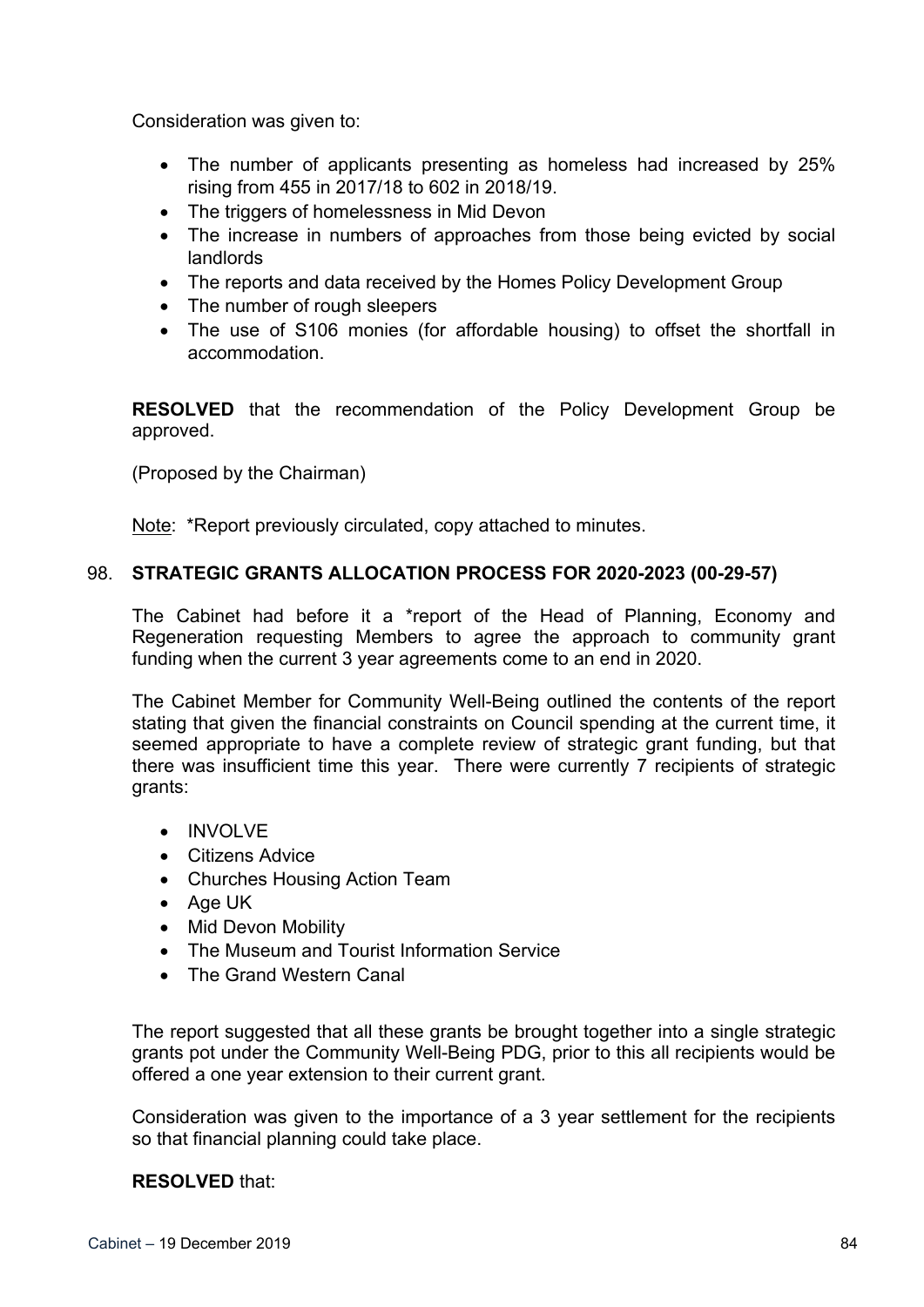- **1.** Recipients of all grant agreements in place as part of the council's strategic grants programme are offered a single year extension (to end 31<sup>st</sup> March 2021) to ensure they have continuity of funding for their services
- **2.** Recipients of the two grants not currently included within the council's strategic grants programme (Grand Western Canal and Tiverton Museum and Tourist Information Service) are also offered a single-year extension (to end 31<sup>st</sup> March 2021) to ensure they have continuity of funding for their services.
- **3.** In future years all grants are considered as part of one budget and decisionmaking process, and that these sit within the Community Well-Being portfolio.
- **4.** Officers are instructed to commence work early in the financial year 2020/21 to initiate a full evaluation and review of the grants programme; to carry out the same process as was undertaken previously to establish the 3-year programme; and to bring forward recommendations on a new 3-year programme with reference to the Community PDG as appropriate.

(Proposed by Cllr D J Knowles and seconded by Cllr G Barnell)

## Notes:

- i) Cllrs D J Knowles and B A Moore declared personal interests due to their involvement with INVOLVE;
- ii) \*Report previously circulated, copy attached to minutes.

## 99. **GOVERNANCE REVIEW (00-34-00)**

The Cabinet had before it a \*report of the Group Manager for Legal Services and Monitoring Officer outlining the current governance arrangements and discussing the potential for a Governance Working Group to review arrangements and make recommendations.

The Leader outlined the contents of the report stating that a working group had been suggested to look at various different forms of governance.

Responding to the questions posed in public question time, the Leader and the Monitoring Officer stated that the Cabinet were taking a review of governance arrangements seriously, stakeholders would include members of the public, the terms of reference of the working group would set out who would be requested to attend the meetings and information would be gathered from various sources which would include the Local Government Association and other councils.

- Option 1 within the report and that it was felt that this would be of benefit in the short-term to the current Cabinet
- A possible amendment to the recommendation to expand on the reasons for the formation of a working group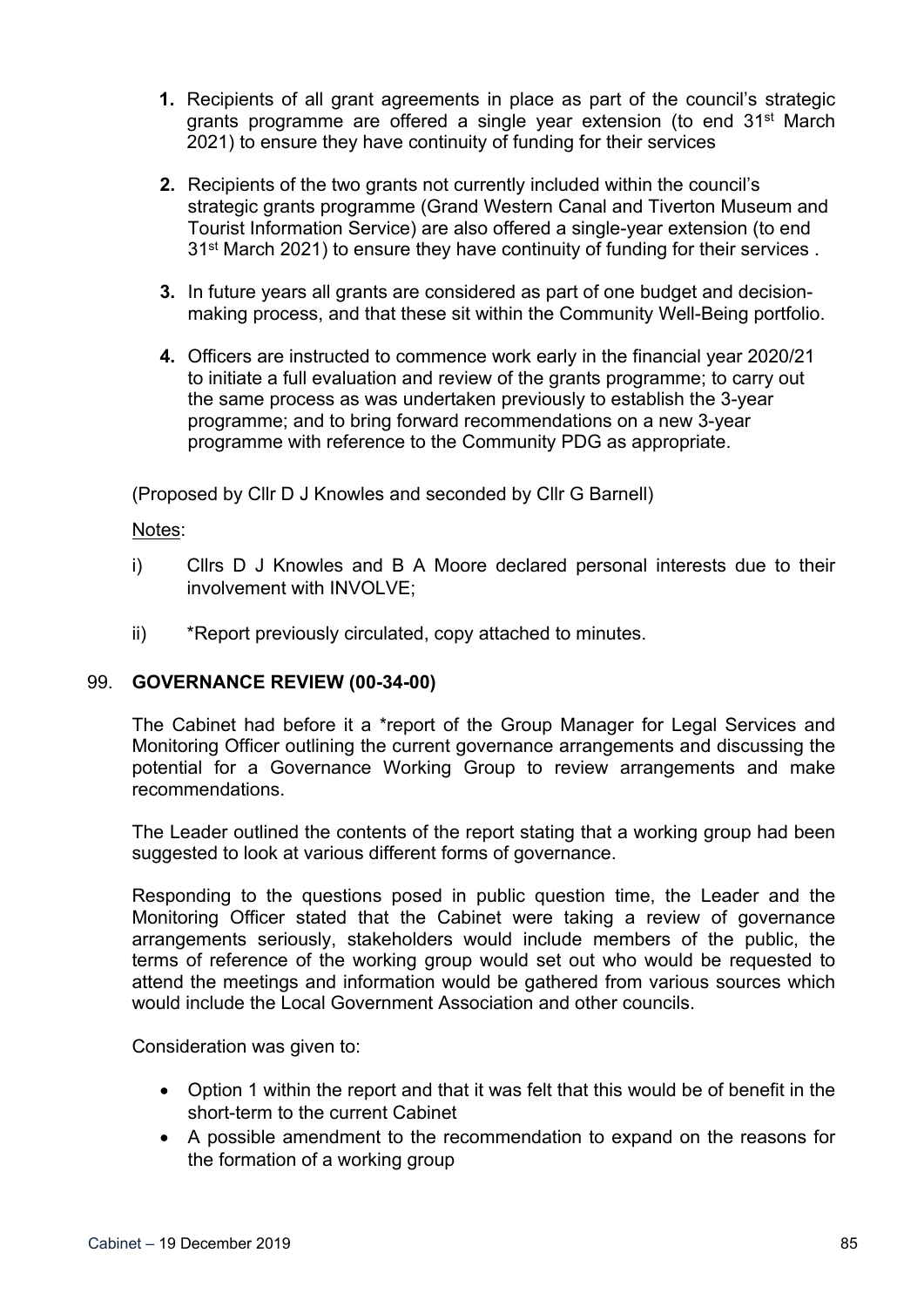## **RECOMMENDED** that:

The Standards Committee be asked to recommend to Council that the changes to the current arrangements set out in part 3 of this report be agreed and the Constitution amended accordingly and the Monitoring Officer be asked to draft the changes to the Constitution required to implement those changes for consideration by the Standards Committee.

(Proposed by Cllr Mrs N Woollatt and seconded by Cllr G Barnell)

In consequence of the discussion, a revised recommendation was proposed expanding on the proposed purpose of the Working Group and the scope of the review

**RECOMMENDED** to Council that a politically-balanced Governance Working Group be established, such working group to:

- (a) comprise 12 members;
- (b) carry out a comprehensive review of Council governance arrangements in order to identify the different options available to bring together best practice and develop a model tailored to the needs and aspirations of Mid Devon's residents and stakeholders. Such review to include -
- (i) exploring the views of members and other stakeholders;
- (ii) taking advice where appropriate from experts in the field; and
- (iii) identifying the cost and value for money implications;
- (c) Report its findings, options and recommendations to the Council (via the Standards Committee where major changes are proposed to the Constitution); and
- (d) ensure that such recommendations are made by no later than December 2020 with a view to any changes taking effect for the municipal year 2021/22

(Proposed by Cllr Mrs N Woollatt and seconded by Cllr G Barnell)

Note: \*Report previously circulated, copy attached to minutes.

## 100. **GAS SAFETY CONTRACT (00-44-36)**

The Cabinet had before it a \*report of the Director of Operations seeking authority to exercise the option in the 4+1+1 year contract for the inspection and maintenance of gas appliances across the Housing Revenue Account stock.

The Cabinet Member for Housing and Property Services outlined the contents of the report stating that the report sought an extension to the current contract for the HRA stock and that a new tender process would be undertaken in 2020 to ensure continuance of service from April 2021.

- Whether the provider was meeting the expectations of the authority
- The fact that the authority was happy with the standard of service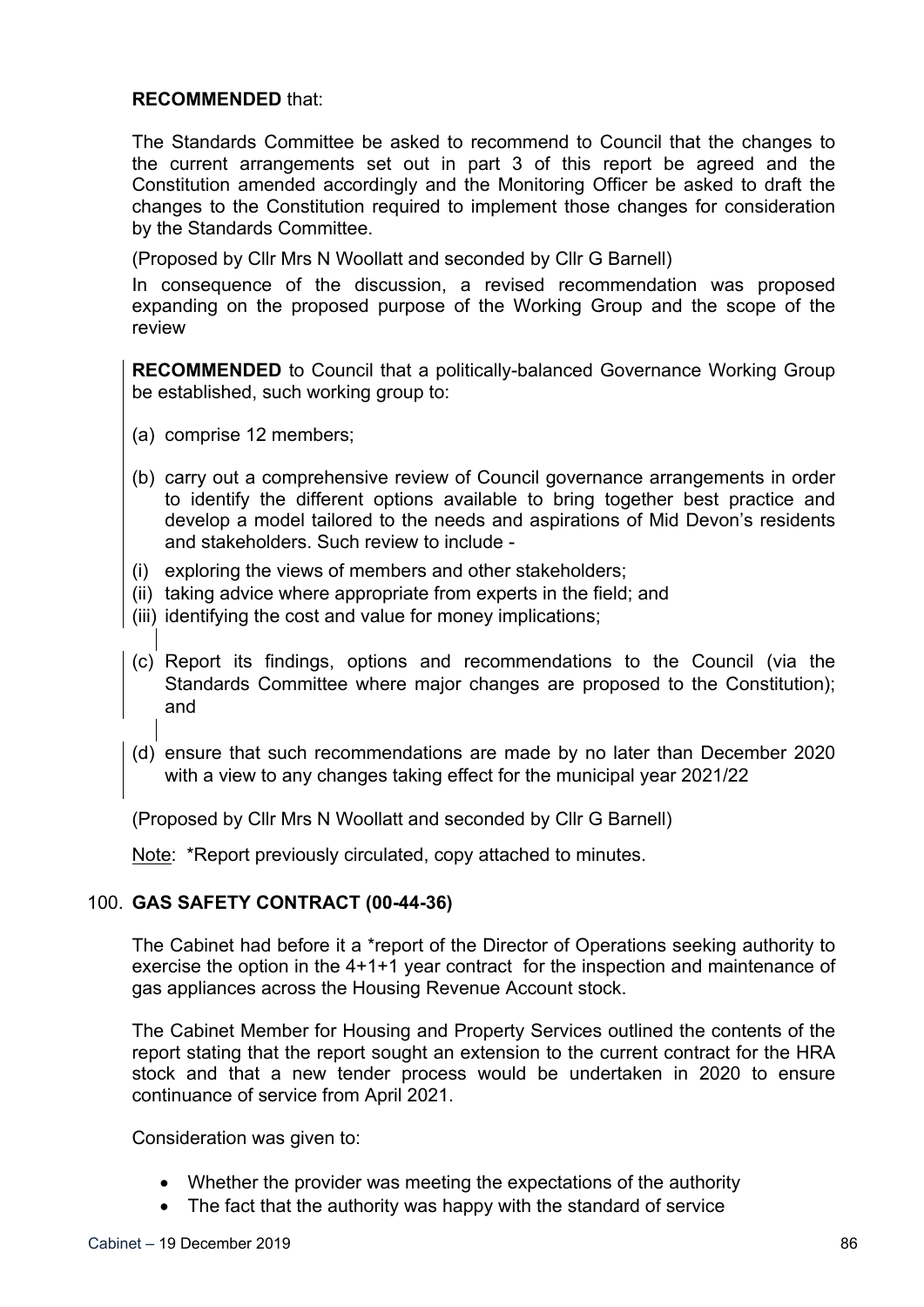**RESOLVED** that the option to extend the existing contact for a further year from 1 April 2020 to 31 March 2021 be approved.

(Proposed by Cllr S J Clist and seconded by Cllr A White)

Note: \*Report previously circulated, copy attached to minutes.

# 101. **OFF STREET PARKING PLACES ORDER (00-50-27)**

The Cabinet had before it a \*report of the Deputy Chief Executive (S151) providing Members with an update on the progress of the Off- Street Parking Places Order ("OSPPO").

The Deputy Chief Executive (S151) outlined the contents of the report and responded to questions posed in public question time:

- Changing the car parking policy was always a challenge as there was a need to strike a balance with regard to value for money and to secure revenue for maintenance purposes. Consideration of increasing charges had been taken seriously, the issue had been discussed at the Car Parking Working Group and further considered by the Economy Policy Development Group before being presented to the Cabinet.
- The free half hour was still available in the evening but had been removed during the day time, it had been noted that the traders preferred people to stay longer in the town and the recommendation had been that the 1 hour tariff be reduced to £1.25.
- The hospital car park was administered by the hospital not by the Local Authority.
- The car parks cost a lot of money to maintain especially the multi storey car park, a report had been considered by the Cabinet in August where an £800k maintenance and enhancement project had been approved and any increase would be used for that project.
- Putting 10p on the Council Tax was not an easy option, local authorities could only increase Council Tax by 2%.
- The decision to increase charges was not a decision to reduce congestion, there was a reliance on the car in Mid Devon as other transport provision in the area was considered to be poor.
- The main reason for the increase was to maintain the assets of the council, the purchase of a permit would reduce costs for the user
- With regard to killing the town, there was a need to set a balance. He explained the strategic investment in Market Walk and that the shops were nearly all filled, the Council did not want a reduction in footfall.
- The Premier Inn had influenced the decision.
- There was still a long stay tariff available for people who made bus trips
- Council Officers did currently have free parking
- The consultation process had ended and that he would be looking at the responses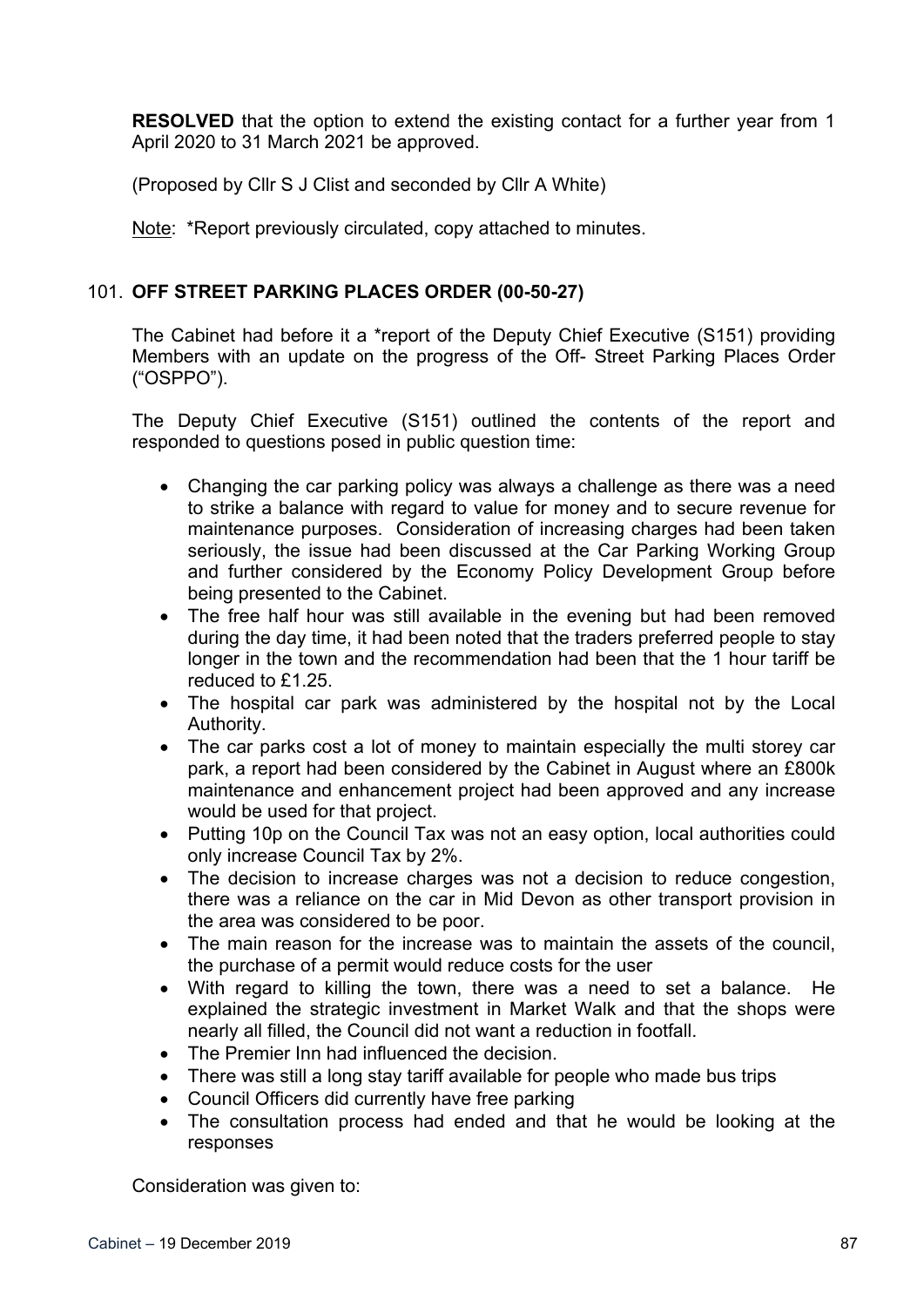- A request that the Cabinet Members consider the responses from the consultation process
- The need to advertise the use of permits more and the availability of payment instalments, details of which were on the website.

**RESOLVED** that: as the consultation deadline was 18th December and Cabinet wished to have sight of this feedback, that this report be amended to return to the next meeting with the inclusion of information relating to the consideration of objections and representations received during that consultation.

(Proposed by Cllr Mrs N Woollatt and seconded by Cllr G Barnell)

Notes:

- a) \*Report previously circulated, copy attached to minutes;
- b) Cllr L D Taylor left the meeting at this point.

## 102. **REPLACEMENT ROOFING CONTRACT 2020- 2023 (1-08-28)**

The Cabinet had before it a \*report of the Director of Operations advising Members on the results for the tendering of the Replacement Roofing Programme 2020 – 2023 to Council houses and requesting it to confirm the award of the contract.

The Cabinet Member for Housing and Property Services outlined the contents of the report explaining the procurement exercise and that the capital investment into the stock would result in a lower revenue cost in the coming years and would lower the amount of fossil fuels used to run and maintain the homes.

Consideration was given to the range of prices.

**RESOLVED** that the new three-year Roofing Replacement Contract be awarded to Contractor 4 with a forecast annual cost £600,000.00.

(Proposed by Cllr S J Clist and seconded by Cllr G Barnell)

Note: \*Report previously circulated, copy attached to minutes.

### 103. **CARBON BASE-LINE REPORT (1-14-22)**

The Cabinet had before it a \* report of the Group Manager for Corporate Property and Commercial Assets providing Members with the results of the Carbon Footprint exercise for the Council's operational activities and to provide an overview of areas that it could control and guide, which would assist the Council to become carbon neutral by 2030.

The Cabinet Member for Housing and Property Services outlined the contents of the report stating that the Council had declared a Climate Emergency in the summers and that as part of that commitment it had agreed to produce a carbon footprint baseline. The report outlined the results of the carbon baseline work and gave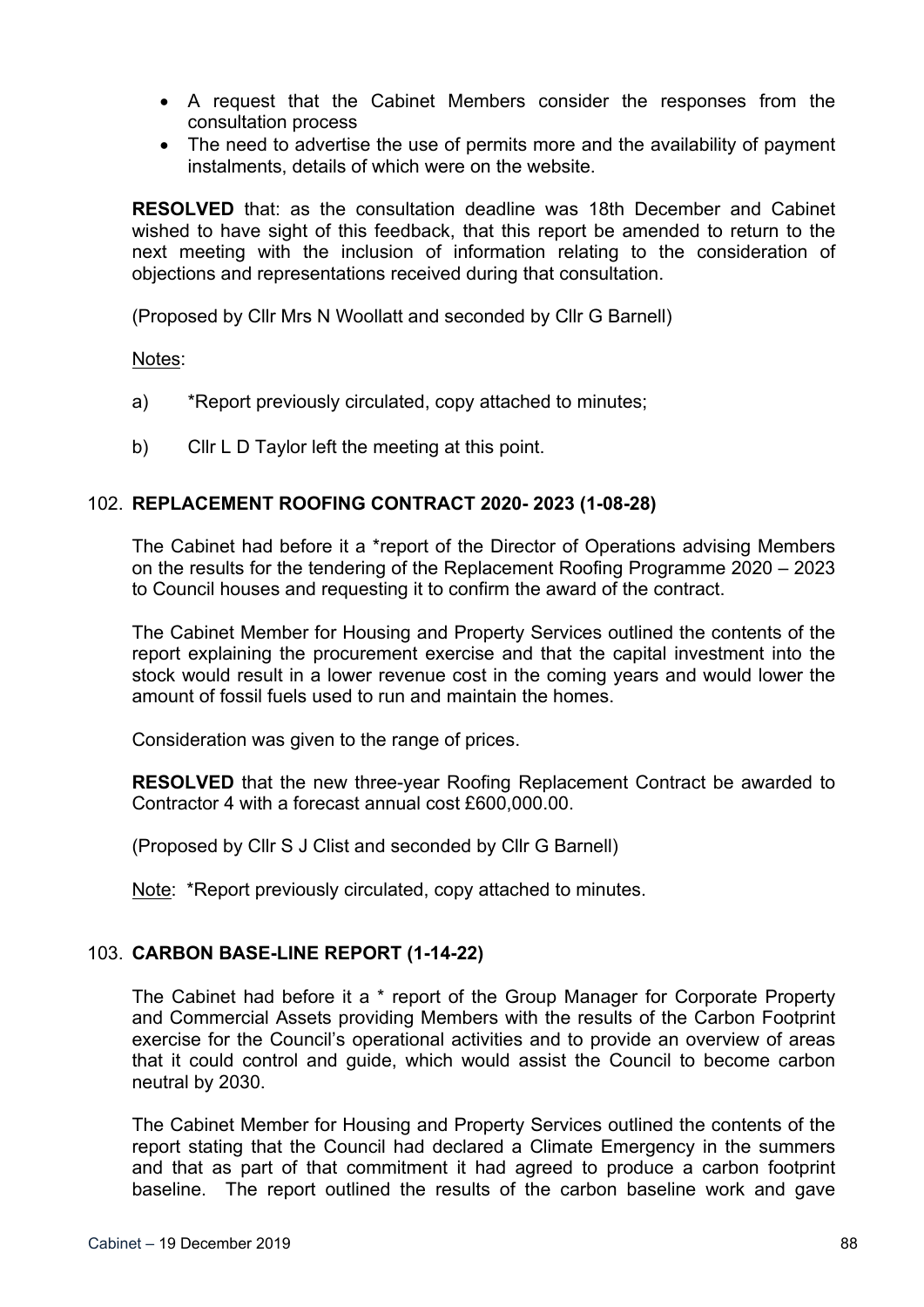options to reduce the footprint, he added that this was just the start of the work that would take place.

Consideration was given to:

- Whether the fuel use of elected members could be added to table 1
- The use of reserves for funding, with the Deputy Chief Executive (S151) explaining the use of ear marked reserves for certain projects
- Liaison with town and parish councils with regard to informing local residents and local groups
- The details within annex C of the report
- The need to encourage the use of teleconferencing

**RESOLVED** that Carbon Emissions Baseline figure be noted.

(Proposed by the Chairman)

Note: \*Report previously circulated, copy attached to minutes.

## 104. **TIVERTON TOWN CENTRE REGENERATION PROJECT - TENDER OUTCOME - DEFERRED FROM A PREVIOUS MEETING. (1-26-33)**

The Cabinet had before it a \* report of the Group Manager for Corporate Property and Commercial Assets/Deputy Chief Executive (S151) deferred from a previous meeting requesting the Cabinet to review the results of the Tiverton Town Regeneration tender.

The Cabinet Member for Planning and Economic Regeneration outlined the contents of the report explaining the history of the project, the initial consultation process for the Tiverton Town Centre Masterplan and the decisions that had been taken to start the project within the town centre prior to the completion of the masterplanning exercise. He explained the planning permission that had been granted and the recent discussions with Tiverton Town Council who had felt that their representations had not been considered and that there was a need to delay the proposed works for consideration of the final masterplan. He wanted to initiate a Town Centre Regeneration Fund to form the basis for matched funding offers to regenerate the town.

Consideration was given to:

- The views of some of the Tiverton Town Councillors who had differing views of the proposals for the town centre
- The views of the traders in the market
- The various schemes that had come forward over recent years
- Whether match funding could be found
- The consultation that had or had not taken place with Tiverton Town Council and the Town Council's disapproval of the current scheme
- Whether a gold star scheme could be afforded
- The money that would be lost if the scheme stalled

## **RESOLVED** that: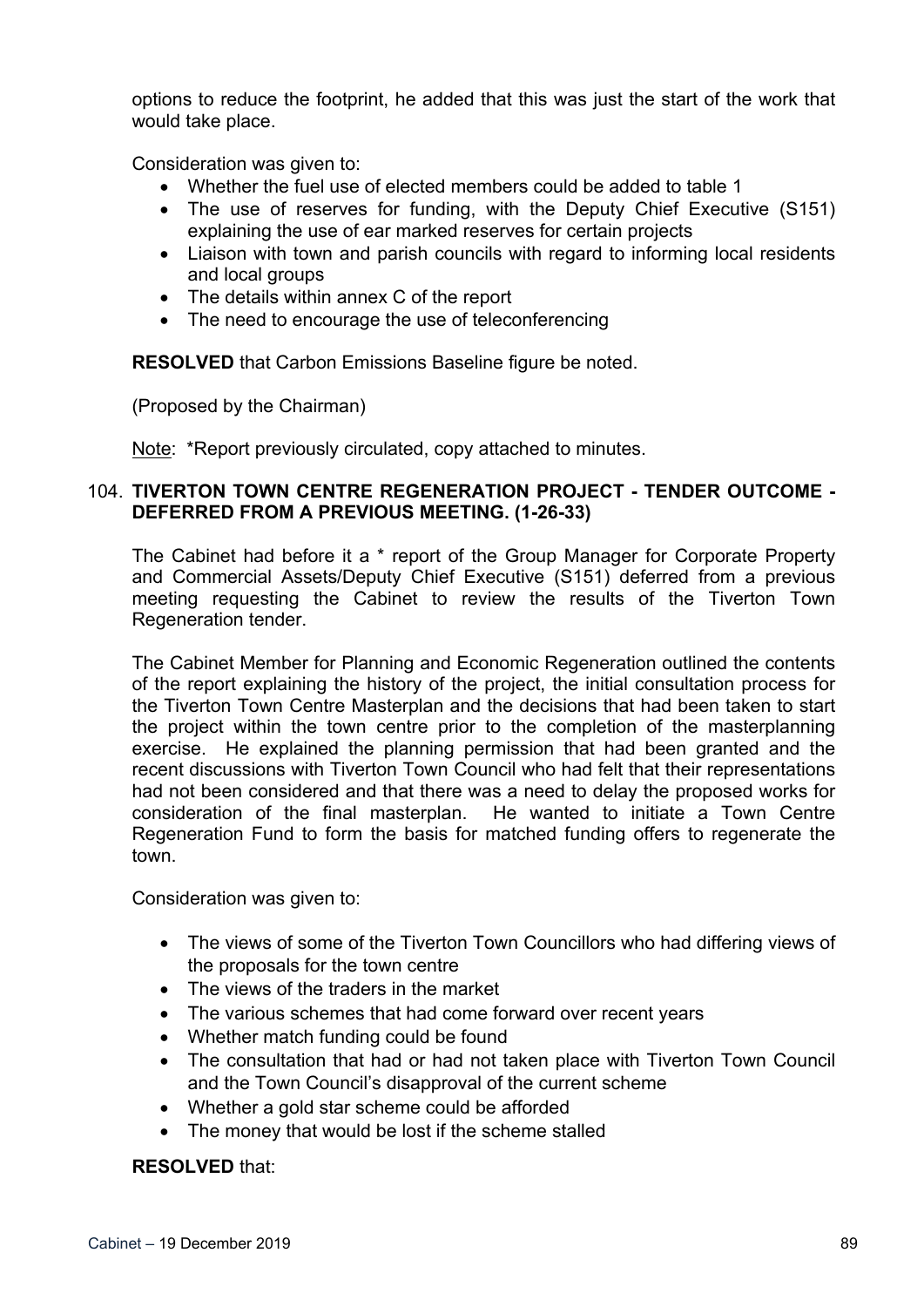- 1. The specific scheme that came forward in advance of the forthcoming Tiverton Town Centre Masterplan be postponed, and allows the second stage of the process to be properly completed before seeking to prioritise strategic investment opportunities.
- 2. The Cabinet Members for Planning & Economic Regeneration and Housing and Property Services:
	- a) Consider how a Tiverton Town Centre Regeneration Fund might be established to facilitate match-funding opportunities and encourage external investment into the town, with proposals to be brought back to the Cabinet.
	- b) Work with Tiverton Town Council, market traders, the Town Centre Partnership and other businesses in the town to identify a programme of works that will make a significant improvement to the Town Centre in the short term.

(Proposed by the Chairman)

## Notes:

- i) Cllr R L Stanley declared a personal interest as the previous Cabinet Member for Housing and Property Services and a Director of 3 Rivers Development Limited;
- ii) Cllr Mrs N Woollatt requested that her abstention from voting be recorded;
- iii) \*Report previously circulated, copy attached to minutes.

## 105. **PERFORMANCE AND RISK (1-54-26)**

The Cabinet had before it and **NOTED** a \* report of the Director of Corporate Affairs and Business Transformation providing Members with an update on the performance against the Corporate Plan and local service targets.

The Group Manager for Performance, Governance and Data Security outlined the contents of the report making reference to the Homeless statistics discussed within the earlier item, she informed the meeting that the Homes Policy Development Group had received statistics but that she would look into what measures could be considered within the performance and risk report.

- The number of empty shops in the towns
- Sickness absence figures which were fully considered by the Leadership Team and the Health and Safety Committee
- The new sickness policy
- IDOX record handling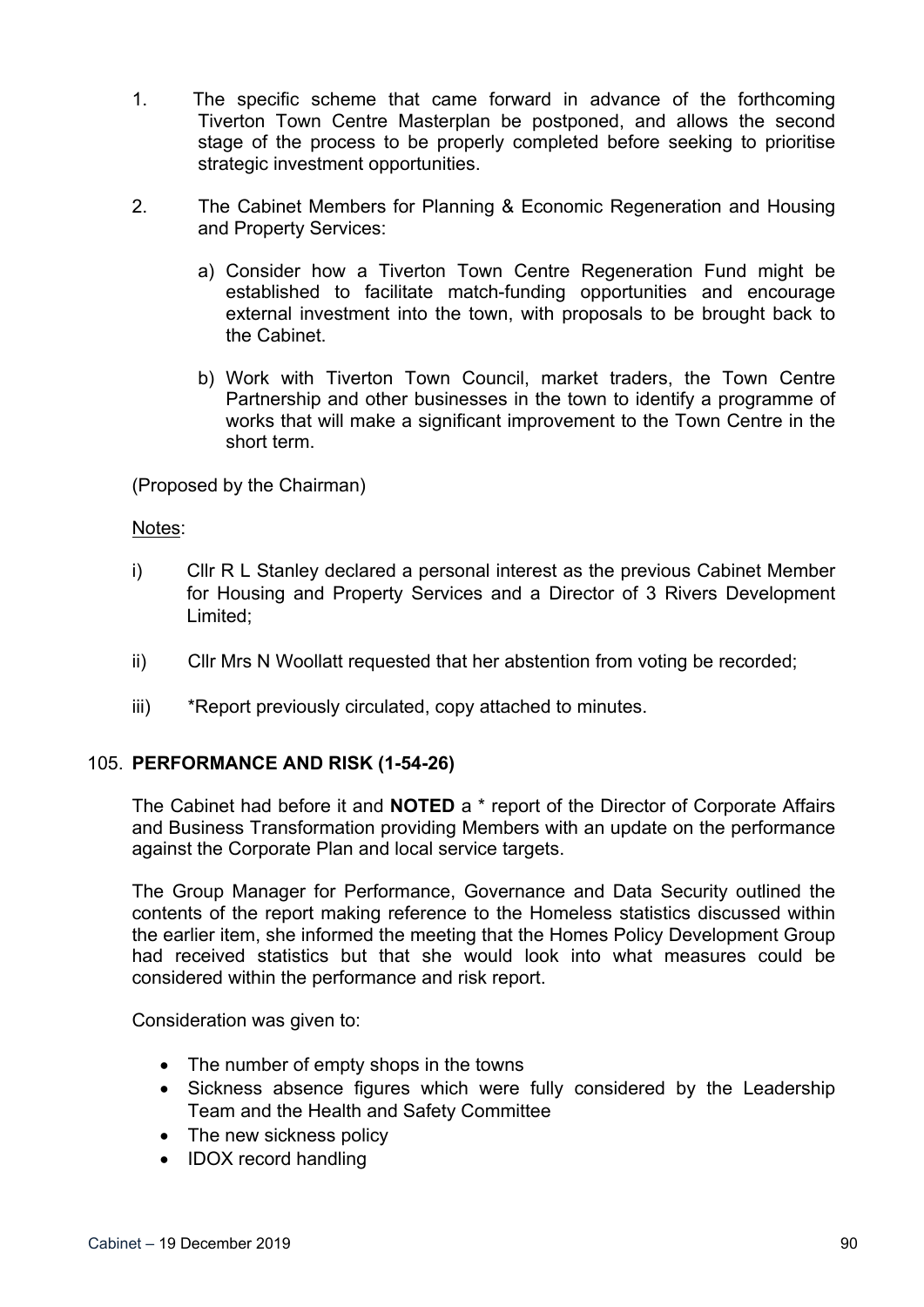The Officer Programme Board monitoring 3 Rivers Development Limited; the fact that the Cabinet received half yearly reports as the shareholder but did not sit on the programming board

Note: \* Report previously circulated, copy attached to minutes.

### 106. **FINANCIAL MONITORING (2-08-10)**

The Deputy Chief Executive (S151) provided the meeting with a verbal update on financial monitoring to date stating that the September variance on budget had been a surplus of £29k, this had changed in October to a deficit of £95k the main factors being:

- **Leisure –**There had been a reduction in vacant posts by £19k and also a reduction in casual swimming (£17k) which was in-keeping with a national trend.
- **Revenues and Benefits –** Housing Benefit Recovery forecasts had dropped by £20k and the recovery of court costs had also dropped by £4k. There was also a slightly lower single occupancy discount penalty forecast by £3k.
- **Property Services –** There had been a rate revaluation at Carlu Close which had added £56k of cost to the forecast.

With regard to the Housing Revenue Fund there had been no material changes from the last month's monitoring; the underspend primarily related to vacant posts and underspends on new projects.

It was hoped that the Government's financial settlement would be received in early to mid January.

## 107. **SCHEDULE OF MEETINGS (2-12-53)**

The Cabinet had before it \* a schedule of meetings for the municipal year 2020/21.

**RECOMMENDED** to Council that the Schedule of Meetings for the 2020/21 municipal year be approved.

(Proposed by the Chairman)

Note: \*Schedule previous circulated, copy attached to minutes

## 108. **NOTIFICATION OF KEY DECISIONS (2-14-00)**

The Cabinet had before it and **NOTED** its rolling plan \* for January 2020 containing future key decisions.

Note: \*Plan previously circulated, copy attached to minutes.

# 109. **ACCESS TO INFORMATION - EXCLUSION OF THE PRESS AND PUBLIC (2-14- 49)**

Prior to considering the following item on the agenda, discussion took place as to whether it was necessary to pass the following resolution to exclude the press and